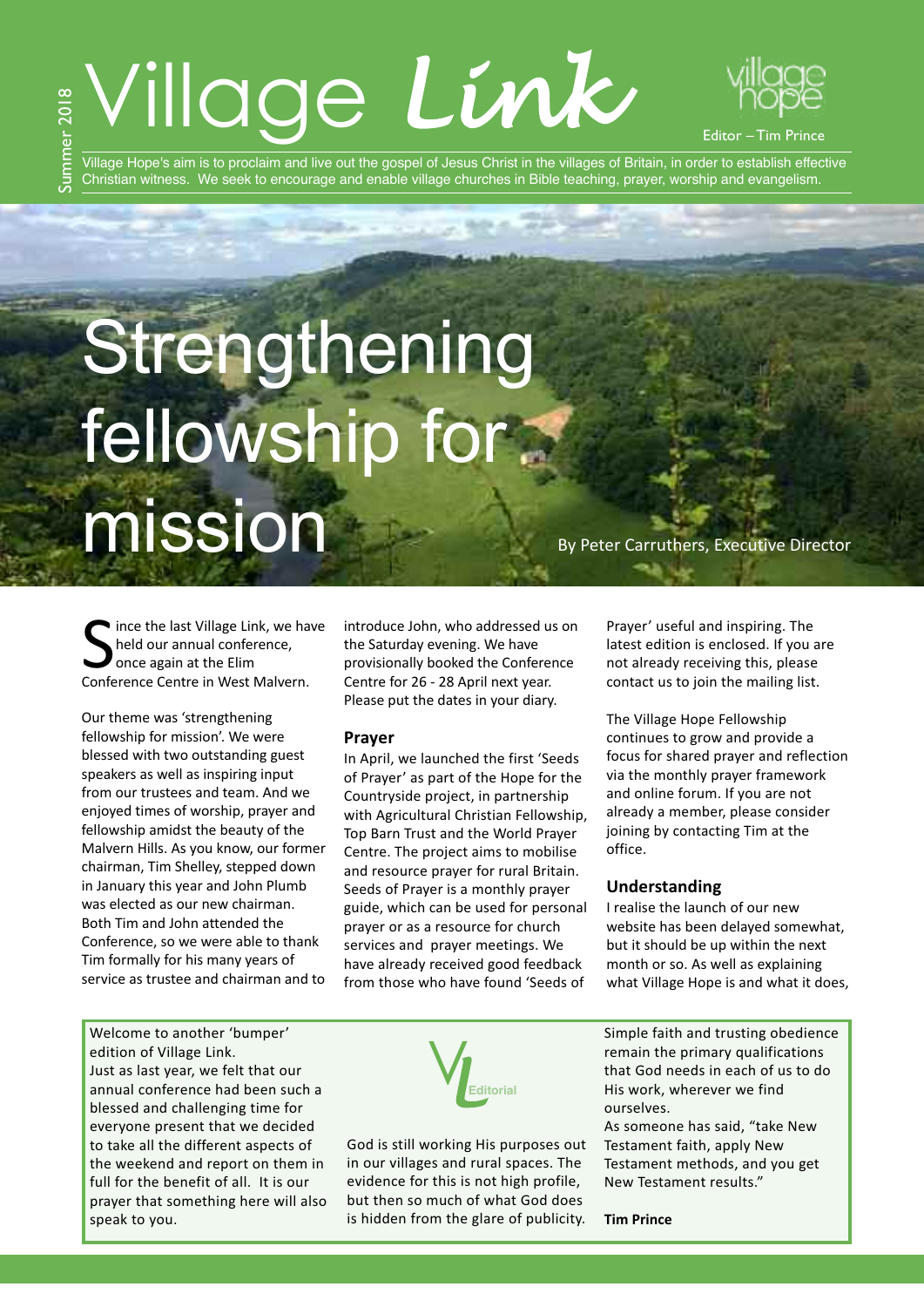the website will signpost resources for rural mission and ministry as an expression of our vision to promote 'understanding' and share good news and good practice. So, please check back at villagehope.org.uk. In the meantime, Tim and I are blogging at villagehope.uk/blog and this is live now. (Please note, these addresses have no '.org')

## **Teams**

Part of our vision is to mobilise

apostolic teams to support and strengthen rural churches. One way we hope to do this, and in which you may be able to play a part, is explained in the article below on 'making the connections'.

### **Centres**

We also remain committed to our vision of centres of prayer, study and equipping, and continue to work with associates and friends to take this forward.

## **Other matters**

In April, Grace Tucker resigned from our Board of Trustees. We are very grateful to her for nearly three years of service. We recently mailed out a questionnaire survey to all our subscribers, along with information on data protection. If you have not completed the survey (which you can do on paper or online), we would be very grateful if you would do so. Your responses will be a great help to us and we hope to you also.

## **Strengthening church**

## by Peter Carruthers

**On the first evening of our conference, our Executive Director, Peter Carruthers, introduced the weekend with a personal take on the conference theme, 'strengthening fellowship for mission', concentrating on 'church'. Below is an edited version of his address.**

### **Strengthening**

'Strengthen' occurs about twenty times in the NT, translating Greek words, with meanings of 'supporting', 'upholding', 'making more firm', 'straightening out' and 'fixing in place'.

In Hebrews (12:12), the writer exhorts us to 'strengthen our weak knees'. Anyone who has had a knee injury knows that strengthening the knee means strengthening the muscles around it so that the joint is supported. This calls for time, perseverance, and, ideally, the help of a physiotherapist. Strengthening is not just about words of encouragement; it takes knowledge, skill, discipline and effort.

The main verses of interest to us, however, are in Acts 15 & 16. Here, we see Paul and his co-workers first planting churches and then returning to strengthen them, so that they both deepen in faith and increase in numbers.

'Strengthening the churches' is at the heart of Village Hope's purpose. But a commitment to strengthening churches poses something of a dilemma, particularly for a rural ministry. There need to be churches to strengthen and they need be capable of being strengthened. Rural areas have more churches (in the institutional sense) per head, but there are often few

people in them; some may be resistant to anything other than 'business as usual', and some may not bear a great deal of resemblance to churches in the NT sense.

So, what is 'church' and how do we strengthen it?

## **Church**

Church matters, because the (local) church is a "sign, instrument, and foretaste of God's redeeming grace for the whole life of society" (Lesslie Newbigin, The Gospel in a Pluralist Society, 1989, SPCK, p 233) . And, for us here now, it is an essential locus of fellowship and the agent of mission. But what is church?

Centuries of Christendom makes applying NT ecclesiology difficult. Yet now, our post-Christian world looks more like the world of the NT than it has for most of Christian history and maybe this makes reconfiguring church a little easier.

For churches to be truly prophetic and effective in mission in our present context, some argue that churches must rediscover and reaffirm their heritages ("hold to the traditions", 2 Thessalonians 2:15), while others urge us to abandon the old and start afresh with one or other understanding of the NT pattern ('new wine needs new wineskins', Matthew 9:17). (Others offer new paradigms

the spirit of the age than the words of Scripture). Thinking about this prompted me to

altogether - seemingly informed more by

revisit my own experience of 'house church'. Following the common pattern, my group left a denominational church and met informally in homes. We were influenced by the then 'restoration' movement, with its compelling vision that under the leadership of a new breed of apostles and prophets, the Lord was restoring His Church, freeing it from the shackles of the old, worn-out institutions, and bringing it back to its NT roots. Yet, it was not long before these groupings began to look somewhat like the institutions they had left, moving from 'back-to-basics' house church to

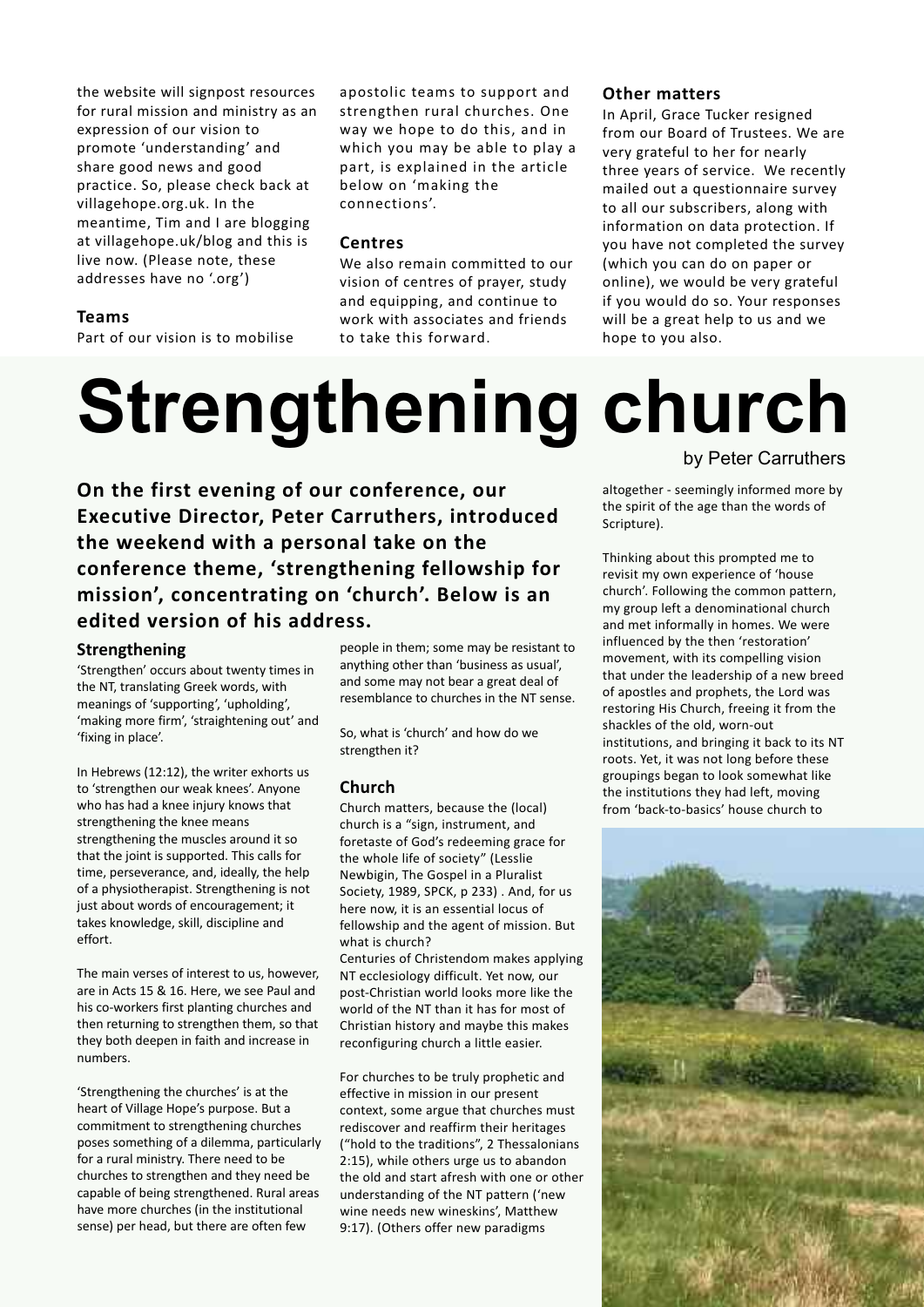hiring halls, buying buildings, and setting up hierarchies. Today, some have become successful new denominations in their own right.

My own group, however, did not go down that road. Rather, we made a decision to reconnect with various denominational churches, while still retaining close fellowship and community. At the time, I think the argument was: the denominations are here to stay, most of our Christian brothers and sisters are in them, they have the resources and visibility, so why try to reproduce them? Simply relocating church achieves little, or just produces more institutions. And the traditional churches had much that we were still drawing on or even discovering for first time.

At the same time, the traditional churches did not provide the fellowship and community possible around households (and that seemed for us more in line with the NT pattern). The answer was to combine church affiliation with homecentred fellowship and community.

Things have moved on since then. Some denominational churches have experienced something of a renaissance, with successful outreach programmes, growing congregations, social-care initiatives, etc. But the 'alternative' church movement (in the broadest sense), configured around 'back-to-NT basics' and/or 'cultural relevance', has also burgeoned  $-$  into an array of house churches, 'simple church', 'emergent church', 'fresh expressions', 'new forms', 'missional communities', cell groups, prayer networks, '24-7 prayer', 'new monasticism', houses of prayer, 'church on the streets', walking church, 'Celtic communities' and so on. There is also an increasing number of people who believe, but do not belong – an unchurched, de-churched or postchurch community!

So things have become decidedly more complex, perplexing, confusing! Nevertheless, I still believe there is such as thing as authentic church and there are marks of maturity in a church - and we are to press on to maturity (Hebrews 6:1) and strengthen churches so they become more authentic.

## **Strengthening church**

So, how do we strengthen church? My concern here is to answer this question in NT terms rather than in terms of the latest church-growth 'fix'. I suggest six strategies, which reflect the key characteristics of authentic, mature church. There are, of course, more.

## **Order**

Strengthening a church means setting "in order the things that are lacking" (Titus 1:5), in terms of leadership and ministry. Paul urged Titus to "appoint elders in every town" (Titus 1:5) and explained to the Ephesians that the church grows to maturity and is equipped for service through the ministry of apostles, prophets, evangelists and pastors-teachers (Ephesians 4:7-16). The NT also has much to say about church discipline, an aspect of church life that runs right against our current culture!

## **Conduct**

The NT also has a great deal to say about how we should live and especially how we should conduct ourselves in the "household of faith" (Galatians 6:10) and as "God's chosen ones" (Colossians 3:12- 14). The distinguishing mark of Jesus's

scene is much more complex and fragmented, reflecting the wider culture.

Deception has always been a possibility, and we are warned that it will become more so in the "latter times" (1 Timothy 4:1). In such times, it is essential to 'underpin' our (biblical) foundations.

## **Fellowship**

The early church also "devoted themselves to fellowship" (Acts 2:42), to sharing meals with one another "from house to house" (Acts 2:46) and even to a shared economy (Acts 4:32).

Deepening fellowship is not just an imperative at all times, but also a specific response to our present times (Hebrews 10:25). And this may be worked out within, alongside or even outside institutional affiliation.



disciples, after all, is that we love one another (John 13:35).

## **Doctrine**

A third mark of authentic and mature church is a concern for "sound doctrine" (Titus 2:1). The new church of Acts 2, "devoted themselves to the apostles' teaching" (Acts 2:42). Paul urged the Thessalonians to "stand firm and hold to the traditions that you were taught by us, either by our spoken word or by our letter" (2 Thessalonians 2:15).

This is, I believe, an absolutely critical issue now, but not necessarily a popular one. In the not so distant past, there was perhaps a fairly simple division between 'liberal' and 'conservative' understandings of Scripture. But now, the whole church

Fellowship is not a cup of tea after a church service, nor a club or common

interest group, but a shared life of prayer, loving relationships, and service of others. Ultimately, fellowship is 'of the Holy Spirit' (2 Corinthians 13:14) as we affirm every time we share in the Grace. The church is the community of the Spirit and our fellowship is with the Lord and with believers present and with the great cloud of witnesses that has gone before.

## **Mission**

Finally, strengthening church means strengthening mission. Authentic church preaches the Gospel and makes disciples. How to do this was the concern of other Conference presentations, some of which are reported in other articles here.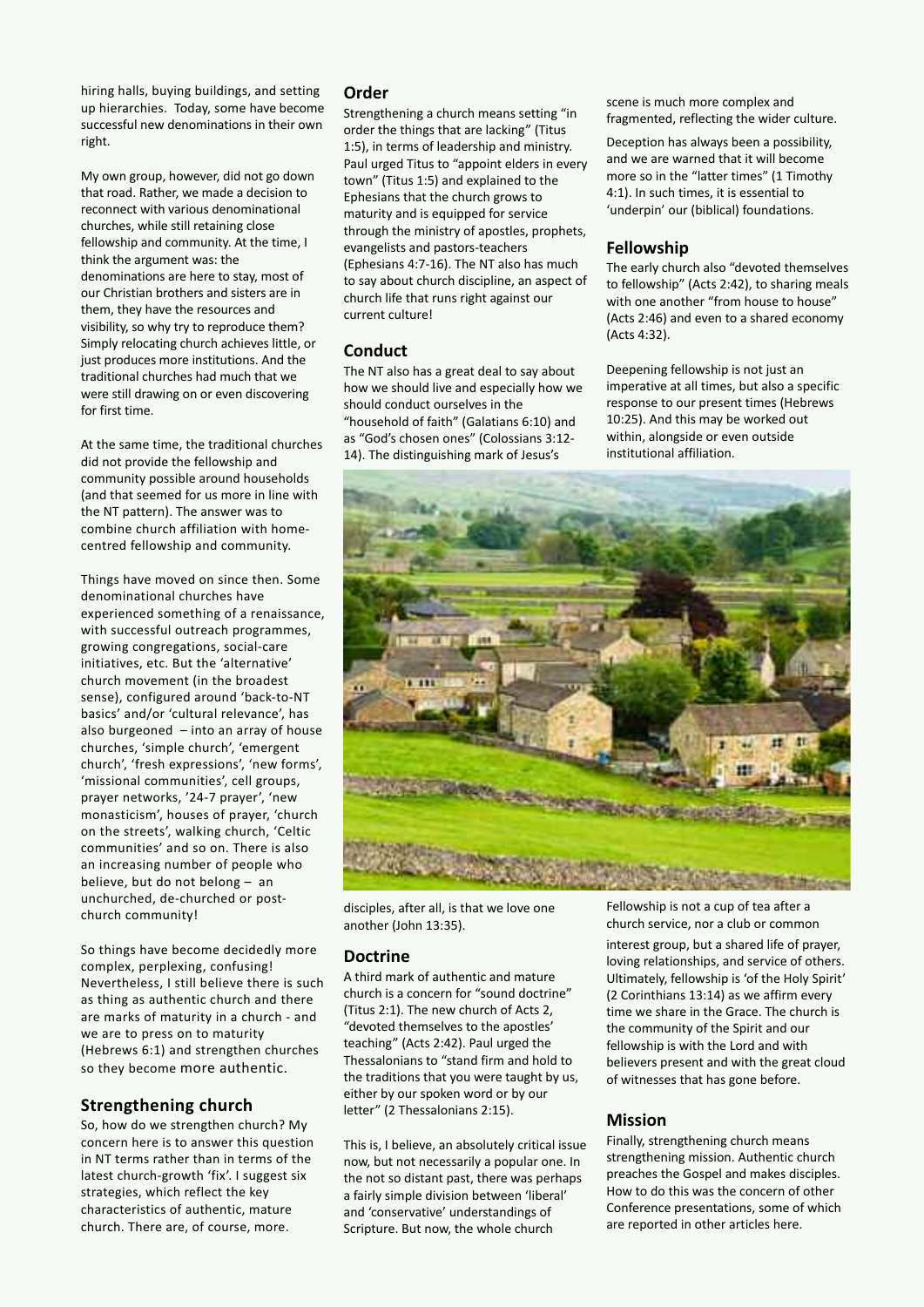## Bringing hope to the villages of Eastern Europe

by Tim Prince

**It is becoming customary at our conferences to spend a portion of our time praying for others away from our immediate areas of concern, and this year we were led by Magnus Proctor. Magnus is our accountant, but when he is not busy doing figures, he is to be found encouraging the churches in Bulgaria and Ukraine.**

Europe is now the neediest continent in the world as far as spiritual things are concerned; only 2.3% of the population are practising Christians, and there are over 250,000 towns and villages in Europe without a church. In Eastern Europe, the Church is predominantly Eastern Orthodox, although there are many evangelical and charismatic groups. The Orthodox church is political, and it often opposes evangelism with the threat of excommunication. However, many churches are small and rural, and the people that make up these churches are committed and love the Lord Jesus with a passion.

## **Bulgaria**

Bulgaria has a population of around seven million, including persecuted minorities of Gypsies and Muslims. Many rural people travel to the UK for the summer months to work in the fields before returning to their families for the rest of the year, who are becoming Christians while they are here. Magnus met a Gypsy whilst he was in England who became a Christian and then returned to Bulgaria determined to start a church. When Magnus visited some months later to encourage him, he found a congregation of fifty joyful new Christians packed into his basement.

Despite persecution, the Gypsy church continues to grow. They are not afraid to turn up in a spot, block the road and hold an evangelistic service there and then, attended by hundreds of people. Part of Magnus' work is to encourage them to come together with the ethnic Bulgarians in their churches, but this does not come naturally to them.

Please pray for the saints in Bulgaria;

some have lost their lives because they stood up against factions who oppose biblical Christianity, such as the Mafia, Communist sympathisers and even some elements of the Orthodox church itself.

## **Ukraine**

The situation in Ukraine is no better. There is an on-going war in the east with Russia, and there is much ministry going on amongst soldiers travelling eastwards to participate in the defence of the country. There is also a constant stream of refugees flowing back westwards away from the fighting, which has caused crisis among the population, but has presented opportunities for the church to show compassion.

Magnus is involved with a team of young people who passionately minister Jesus in this environment. He asks that we pray for an alcoholic man who met Jesus when he was about to shoot himself, and now looks after ten children, seven of which are refugees. Pray too for another alcoholic whom Jesus rescued from bondage, who worships in a village church, and for a man whose ministry is to help Jews to emigrate to Israel.

This is a country that knows hardship. Even after fifty years of Communist persecution when over three million Ukrainians died, their suffering is not over. As a consequence, the few Christians there really mean business; a three-day conference consists of fasting and prayer throughout the entire duration.

When asked how we can pray for the church in these places, Magnus requested that we pray for the



**Magnus Proctor**

Christians to be given a heart to reach back into their largely abandoned home villages, and for a sense of joy in their calling to follow the Lord. He also asked that we pray for God to continue to raise up Christians in unexpected places who can minister His grace. Pray for a police chief in a remote area who has become a Christian through former officers in the Soviet Army. Pray for Christians among asylum seekers and refugees from the east and the Crimea who are often very open to the gospel. Pray for links to be established between churches who are evangelising the people around them.

Magnus will be back in Ukraine very soon, when he will be joining a day of prayer in Kiev led by David Hathaway. The prayer of the people is urgent: with Russian invasion and a government crackdown on evangelical churches both real possibilities, they are crying out to God and fasting regularly, and he is going to offer support and encouragement. He is also in Bulgaria in a couple months time where he hopes to build some links between churches in both countries. Finally he is speaking in churches around the UK in order to bring the situation to the attention of God's people here at home.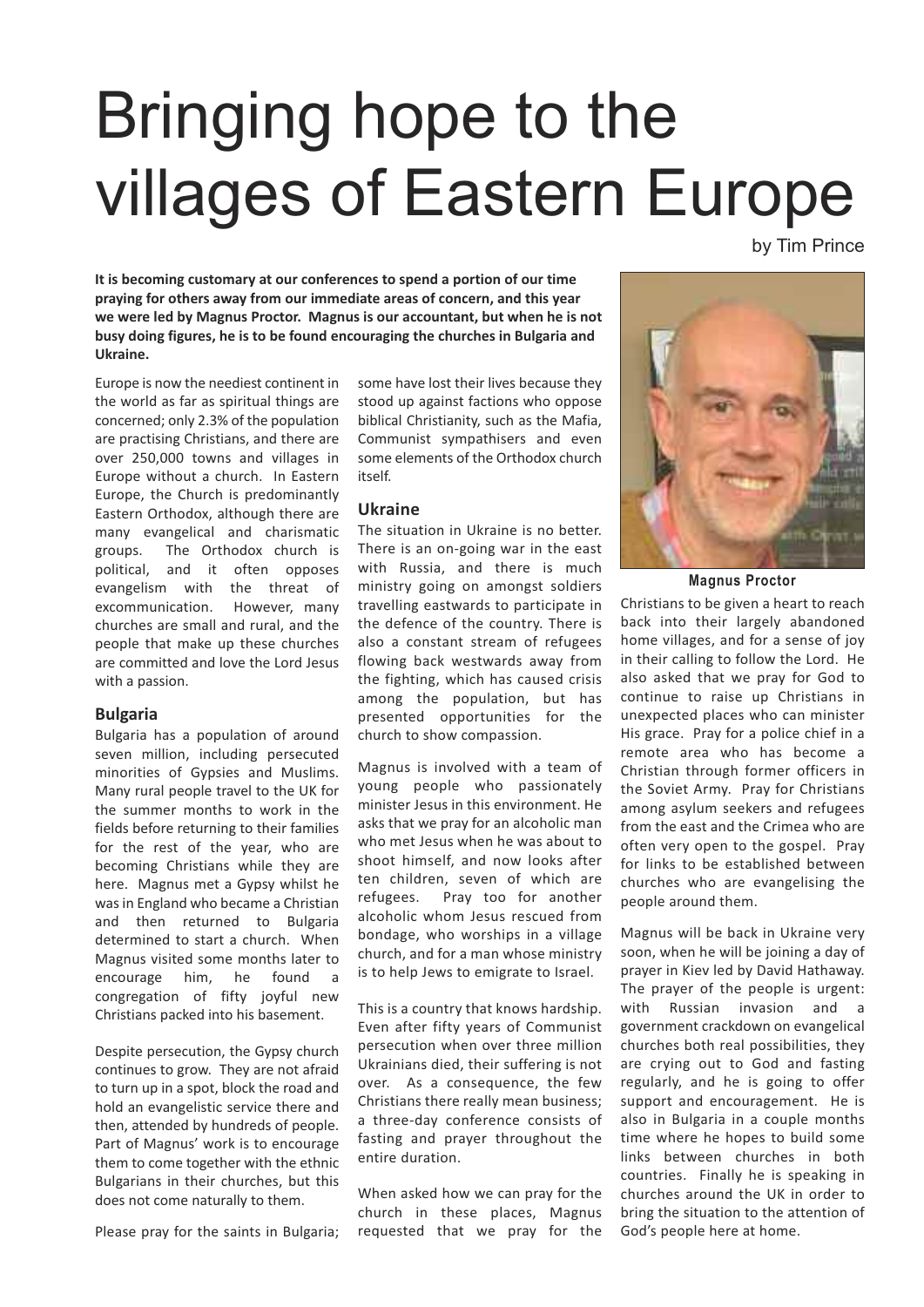**Disciples who make discipl** 

**Once again this year we looked to the Anglican church in East Anglia to supply one of our guest speakers, this time The Rev'd Canon Sally Gaze who is the Dean of Rural Mission Consultancy for the Diocese of St Edmundsbury and Ipswich. Sally previously worked in Norfolk in the Tas Valley Team Ministry. She has been asked by the Diocese to take what was effective in Norfolk and spread it throughout Suffolk, and she came to share some of those insights with us so that we might be enabled in the same way.**

## **Rural church**

Sally began with an open session to discuss the different factors that influence rural church. Some of the thoughts put forward were:

• Rural church is more relational, because everyone knows everyone else, and a 'family' church generally arises, which can be a needs-based church with an emphasis on individuals.

• Rural church can be more traditional, but also more diverse. The increasing mix of backgrounds, cultures and resources of rural people can be a tremendous asset and not a stumbling block.

• Smaller, rural churches tend to try to copy large town and city churches, and often fail due to a lack of resources. There are other, unique ways to minister as church in the countryside based on local needs.

Rural churches often have farmers, who can be a great asset to the church, particularly as more farmers seek ways to use their farms in ministry.

• Rural churches are often about the minister, who runs around trying to do everything. A healthy church seeks to encourage ministry throughout the whole body of the church.

### **Tas Valley**

Then Sally began to tell her own story by reflecting on the fact that all mission



## **Sally Gaze**

starts with God and not our own good ideas. Jesus said to His disciples "As the Father has sent Me, I am sending you," and, "Receive the Holy Spirit," (John 20: 21&22), to explain that all of our mission must be empowered by Him. Consequently, within her own Norfolk benefice of six churches she began with 40 days of prayer to seek God's will and to look out for opportunities.

Her churchwardens all wanted to see more teenagers in the church, so they started a small group in the week, which would become 'church' for them. This meant that all six churches had to be willing to give up any teenagers that they already had, and the group began on Monday nights with just five teenagers. Over a period of years this group grew to around 20-25 people, and some of them formed a worship band which regularly went back into the six churches to play for services.

A lady came to Sally who said that she wanted to be confirmed - the only problem was that she did not believe in Jesus! Sally decided to start an Alpha Course to help explain the faith, and 27 people turned up to the first session. Soon after, the lady had a waking dream of Jesus and she miraculously came to faith.

Following further commitments, the churchwardens agreed to plant a new church to accommodate these people who had become used to sharing life at a deep level. Despite some setbacks, this church grew to be the biggest

church in the benefice, and consisted of lots of small groups, each seeking God in their own way yet united together, and thus became known as the Tas Valley Cell Church. The Cell Church was eventually raised to the same level as the parish churches.

#### **Values**

Out of all this, Sally discerned 5 key values:

- All involved everyone has gifts and a voice.
- Becoming disciples everyone is on a journey, even those within the small groups who did not yet believe.
- Creating Community supporting each other in an outward-facing community that meets the needs of its members.
- Doing things together Evangelism was done as a group, inviting friends to various events.

• Encountering God - when they set up a 24/7 prayer tent, all sorts of people came to pray.

Once again, one important point that recurred within Sally's message, and paralleled with what Magnus had earlier presented, was that God is using small groups. These groups only become effective, however, when the leader is a facilitator who allows the other members to 'lead' and 'do'. In this way the group members become 'disciples who make disciples'.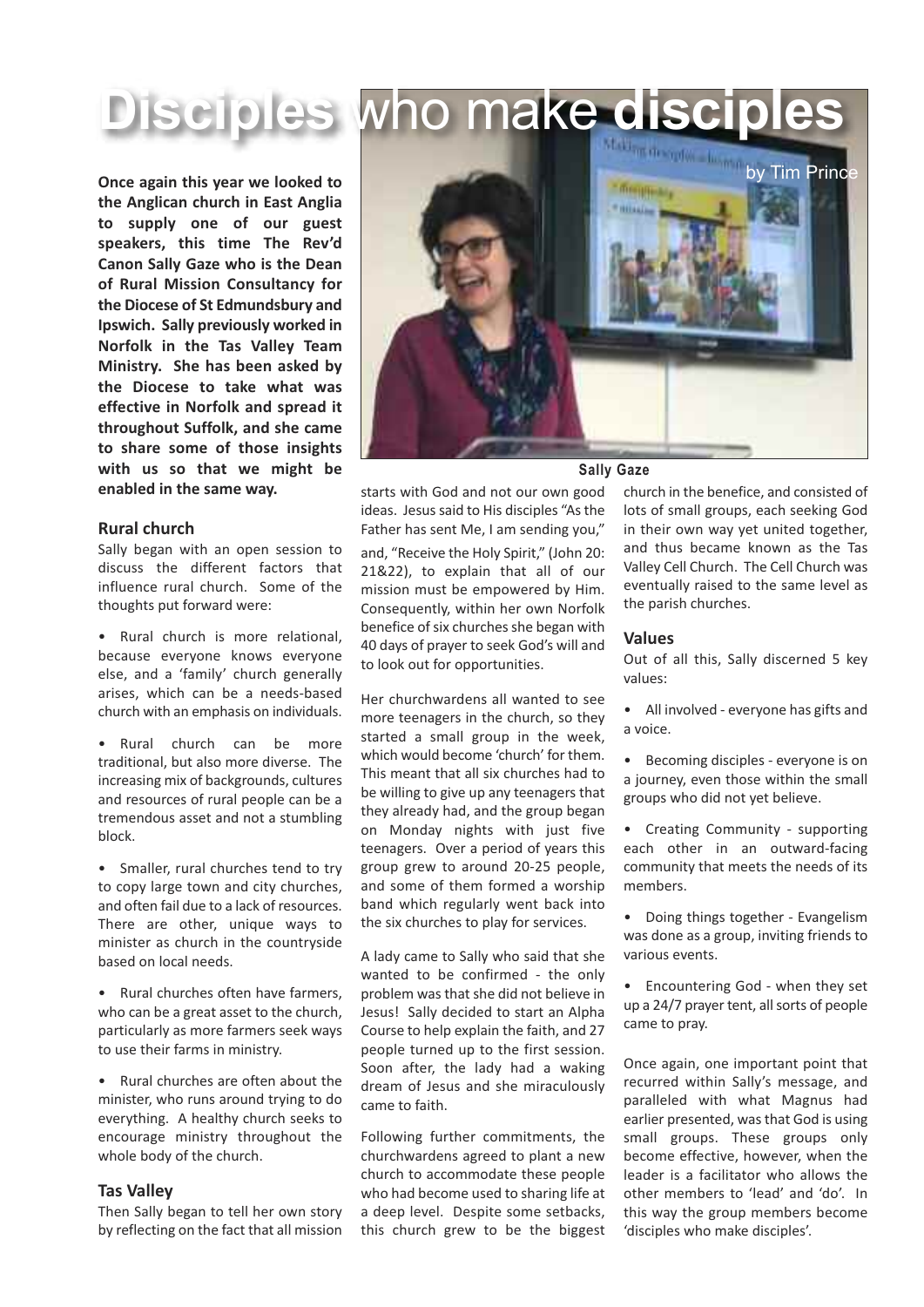## **NEWS AND PRAYERS...NEWS AND PRAYERS...NEWS AND PRAYERS.**

## **Tim and Helen Prince**

Our experience of how God has led us recently has been very different and unexpected. We have found that the ministries that we were involved in have naturally come to an end so that we can give much of our time and effort into working for Village Hope. That is not to say that we don't have local contacts, and we do hold events occasionally to maintain those contacts, but the thrust of our work had changed, and this has been challenging as we seek to follow the leading of the Holy Spirit. Our

fellowship at Prior's Frome, Herefordshire, remains strong and is a great blessing to us, and together we explore what it means to be the children of God.

*Pray that God's guiding hand remains strong upon us as we seek to balance the needs of the chapel with those of Village Hope.*



## **Paul and Hannah Lee**

We first visited the church at Bamford in the Hope Valley, Derbyshire, in 2003 and began praying and asking God how we might support the work. In 2006 we felt led to start the International Mission Church in Sheffield, and every year since then the whole church has relocated to Bamford for three days of worship and evangelism. *Pray for Bamford church as many of the older members are being taken to be with the Lord, and the younger people are leaving for university. Pray for the children's*



*worker there who has built a youth work of nine young people, and for further growth among older people. Pray for our young people's dropin centre at Castleton every Friday.*

## **Alan and Sue Vincent**

We have been pastoring the church in Chorley, Shropshire, since 2002. In 2013 we felt that God was leading us to move into the village. It has been a long journey, but we finally moved last year, and have experienced the leading and provision of God every step of the way. As always, God's timing is perfect.

We have many opportunities for ministry with local people, and we do outreach via our counselling course, called 'Healing Life's Hurts', which we ran for the first time last year and again this year, as well as our on-going ministries

throughout the week. We also support another local church. *Pray that we could be much more 'at one' with the two other expressions of church within our village, and for opportunities for youth work that have presented themselves.*



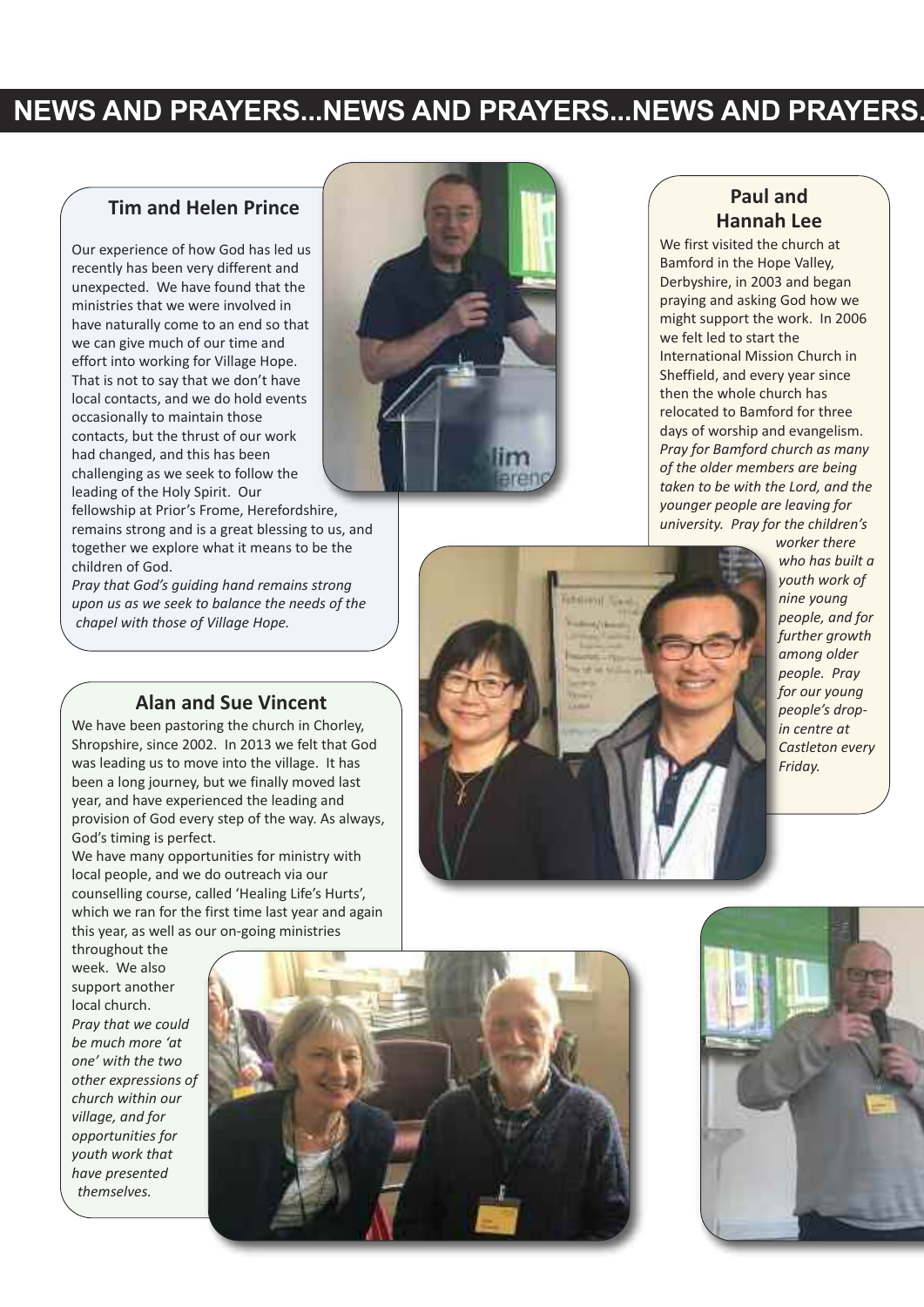## **S AND PRAYERS...NEWS AND PRAYERS...NEWS AND PRAYERS...NEWS**

## **Sam and Ginni Brinkley**

We have been in Burston, Norfolk, for exactly twenty years and have built up a network of contacts that spreads far beyond the chapel walls. While our Sunday service remains central, we minister through assemblies in local schools and through the local Youth For Christ branch, and sometimes reach up to 400 people throughout the week. Our children's group, 'Jamie's Gang', continues to attract 25 children per week throughout the year.

*Pray for God's provision as we minister to local people with all their various issues.*





## **Grace and Roger Tucker**

We have been ministering at Ruardean Hill in the Forest of Dean. Gloucestershire, for ten years now and, with the help of the Holy Spirit, seek to walk with the community and build a church without walls. We seek to walk alongside individuals the Lord has brought our way. Some have particularly harrowing needs, for example one young mum who has medically 'gone through the mill' yet is experiencing Gods profound touches of grace and knows His reality, and a fostering couple in the fellowship who had two Muslim Afghan boys placed with them. *Pray for our toddler group which has suddenly mushroomed in size, and for us to realise our dream of raising up a missional*

### *community in this place.*

## **Jonathan Kear**

I am a self-employed youth worker in the Forest of Dean, Gloucestershire, and I work with churches to help them connect to their local communities. I run children's services and youth groups, and my aim is to bring young people throughout the Forest together. I am passionate about keeping youth in rural churches and communities. One of the big problems that we face is the power of the Wicca religion throughout the Forest; this is often mixed in with church attendance in the lives of many people, and we are seeking to bring children under the power of the kingdom of God solely. *Pray as we deal with individuals who may have been brought up with this strange mix shaping their lives.*

## **Eric and Karyn Gren**

We have now been living in Great Gidding, Cambridgeshire, for two years. The church we pastor has no congregation, and this has forced us back on the Lord to seek what He wants rather than trying to continue what has always been. Consequently we closed the Sunday meeting, changed the church into something much more like a living room, and



opened on Tuesday evenings to try to meet people where they are. We are both making local connections through work and through children's activities. *Please pray for more workers.*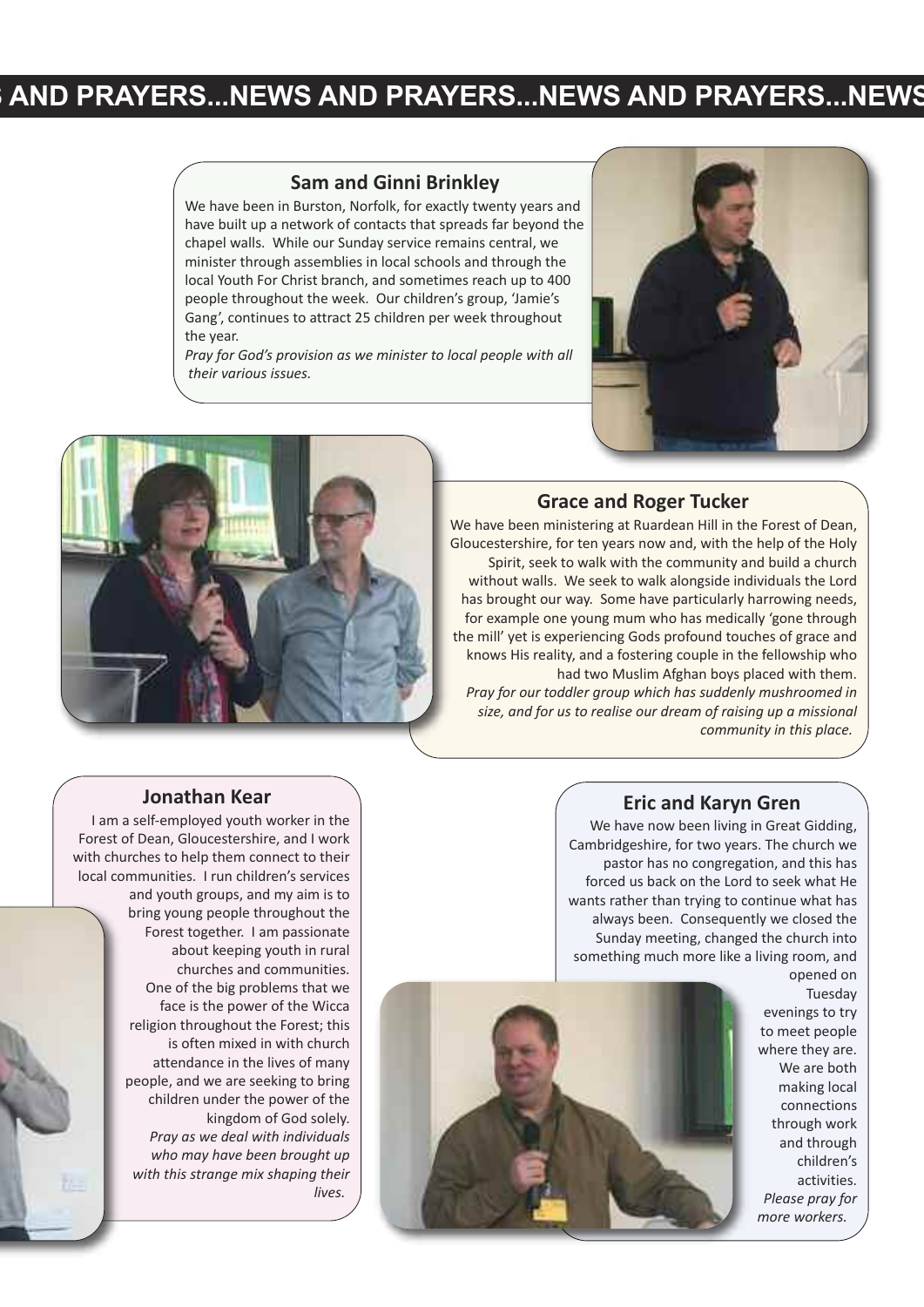## Word and Spirit by John Plumb, Chairman

On Saturday evening John Plumb shared a number of things that he felt the Lord had been saying to him and the prayer group that he and his wife Betty meet with. In true farming style, he began with a short illustration from his working life.

"The wonderful thing about sheep is that they really do get to know us and to know our voices. They become much more difficult to move when they have lambs because the lambs don't know us yet, and the sheep are more reluctant to follow us if the lambs don't come quickly. One day when I was leading the sheep into another field I shut the gate too early and left one sheep on the other side. She struggled to get through and ended up at the bottom of a six foot ditch with a fleece full of water and no way out. When I eventually found her, her eye just said to me, "I'm totally dependent on you." It was a marvellous illustration to me of how Jesus is our shepherd and that our dependence is completely on Him."

"Let me tell you what God has been saying to us as a group:

• "Drop the baggage." I think this refers to many things, as Tim Shelley shared with us last year at conference, but particularly to busyness.

• "Be ready, be serious and be united".

• "God is sending a tsunami." But I believe that He is holding back His blessing until His people are ready enough not to be swept away by the

backlash.

"God will use those whose only interest is in the glory of the Lord".

• "Whatever God is doing now, it will look different than before." I believe that part of that means there will not be a big name or one specific large church at the centre of the next move of God.

• "The 'grass roots movement' prophecy". If you haven't seen this, it basically says that God is going to use ordinary folk like you and me to do extra-ordinary things. I'm happy that God will use my failings and mistakes, and that He says "My blessing is in this place, not because you are here, but because I am here."

• "These things will come about when the Word and the Spirit come together." We need to get the balance right."

"Change is on the way! Those who want to learn from the Holy Spirit will flourish in this environment, as they seek to be obedient to the voice of God. What will help us through this time of change? I suggest four things:

1. Our identity in Christ and as His church.



2. Our hope in His goodness.

3. Our destiny as His witnesses and His bride.

4. Our dependence on Him for all

#### things."

"Finally, of course, Jesus must be our focus. The book of Hebrews reminds us that Jesus is *greater* than all those who have gone before, and ushers in *better* things. The Old Testament points to Him, but it is only in the New Testament that everything fits together and the Son is truly revealed."

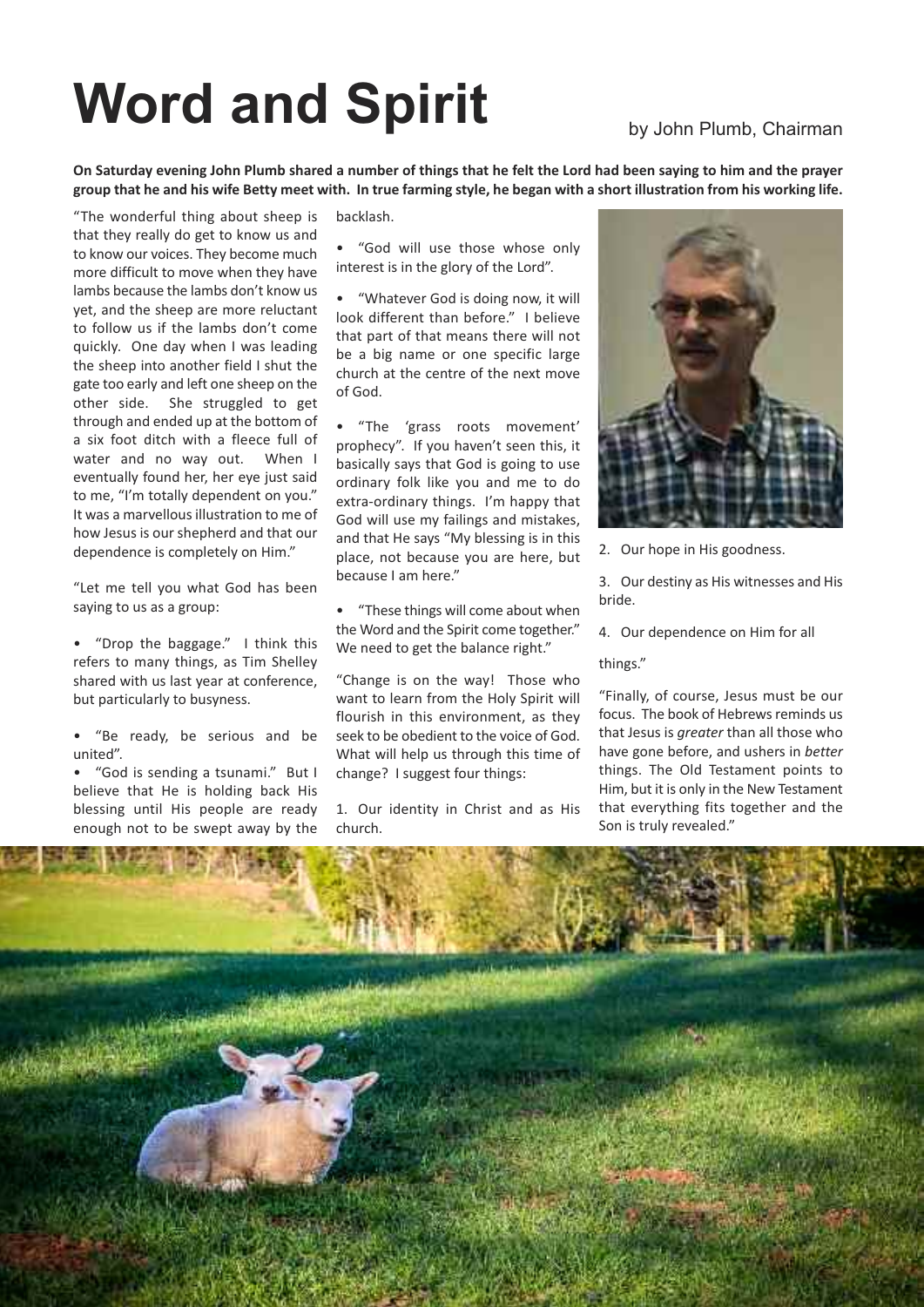## **The strength of fellowship**

by Tim Prince

Psalm 133 is a wonderful illustration of the blessings of unity, and has applications in the Village Hope community (or any group of single-minded Christians) and in particular the Village Hope Fellowship. Israel, like Village Hope, was a **scattered community, united in belief and practice.**

They only came together for communal worship every so often, just as we do at our conference. This can so often be seen as a limitation, but it does not disqualify us as 'living in unity', just as it did not disqualify them. The result of such a fellowship is 'blessing, and life forevermore'.

One result of unity is being refreshed, like the dew of high Hermon settling on the hot and dusty streets of Jerusalem. The Village Hope Fellowship is also supposed to be a source of refreshment to its members through shared prayer and reflection, with those being blessed then seeking to bless others by communicating their own inspiration.



The second illustration (actually the first in the Psalm), shows unity as the anointing of Aaron as high priest. Anointing is an outward sign of being set apart by God for a specific purpose. Could it be that the Village Hope Fellowship in particular, and the fellowship of the Holy Spirit in general, is actually a potent tool in the hands of our God for His purposes?

## M aking the connections

by Peter Carruthers

As I have shared previously, we believe the biblical pattern for strengthening churches for mission combines 'ministry on the spot' (ie local leadership) with 'ministry on the move' (ie apostolic teams) (Acts 15:40-41; 16:1,4-5).

In his book, 'Ministry on the Move' (2008, EWID books), the late David Ollerton describes the tremendous impact of such apostolic teams in Wales from the Puritans of the 1600s onwards and how they laid the foundations for the great Welsh revivals of the 19th and early 20th centuries.

Ollerton goes on to argue that such an approach to ministry is just as urgently needed today as it was then (and, I would contend, is especially relevant to small, rural churches and fellowships). "Church plants and existing churches that will close if they do not transition to a new model", he writes, "need what the New Testament churches needed: input from itinerant, 'on the move' apostolic teams. Without them the prospects for the towns and villages without any Bible believing church are bleak".

This vision for apostolic teams has gripped us for the last 18 months. Alongside it, as I have also shared before, is our conviction that at this 'eleventh hour', the Lord is calling His 'eleventh-hour workers' (Matthew 2:1- 16) to harvest His 'white fields' (John 4:35-38). The challenge is to put the two together.

One way of making this happen draws its inspiration from something much less noble than either the example of the apostles in Acts or the 'messengers' of the Puritan era. Among the most successful enterprises in the Internet era are Ebay, Airbnb and Uber (although they all have a 'dark side'). These companies do not own any of the goods or services they provide, but, in common with numerous other Internet businesses, act simply as 'matchmakers', bringing together supply and demand.

In our case, we see the scope to act as a 'matchmaker' to help make connections between churches and groups in rural areas that need strengthening and see opportunities for mission, but do not have the resources (ie the 'white fields'), and

those whom God has gifted and called to ministry, but who may not yet be fully deployed in their own current contexts (ie the 'eleventh-hour workers').

To this end, we are looking for ways to identify both the 'white fields' and the 'eleventh-hour workers'. You have already received a questionnaire survey, which includes questions that would help us do this. If you have not already completed and returned the questionnaire, then please do so as soon as you can. And please feel free to contact us if you would like to share anything that would help this vision become a reality.

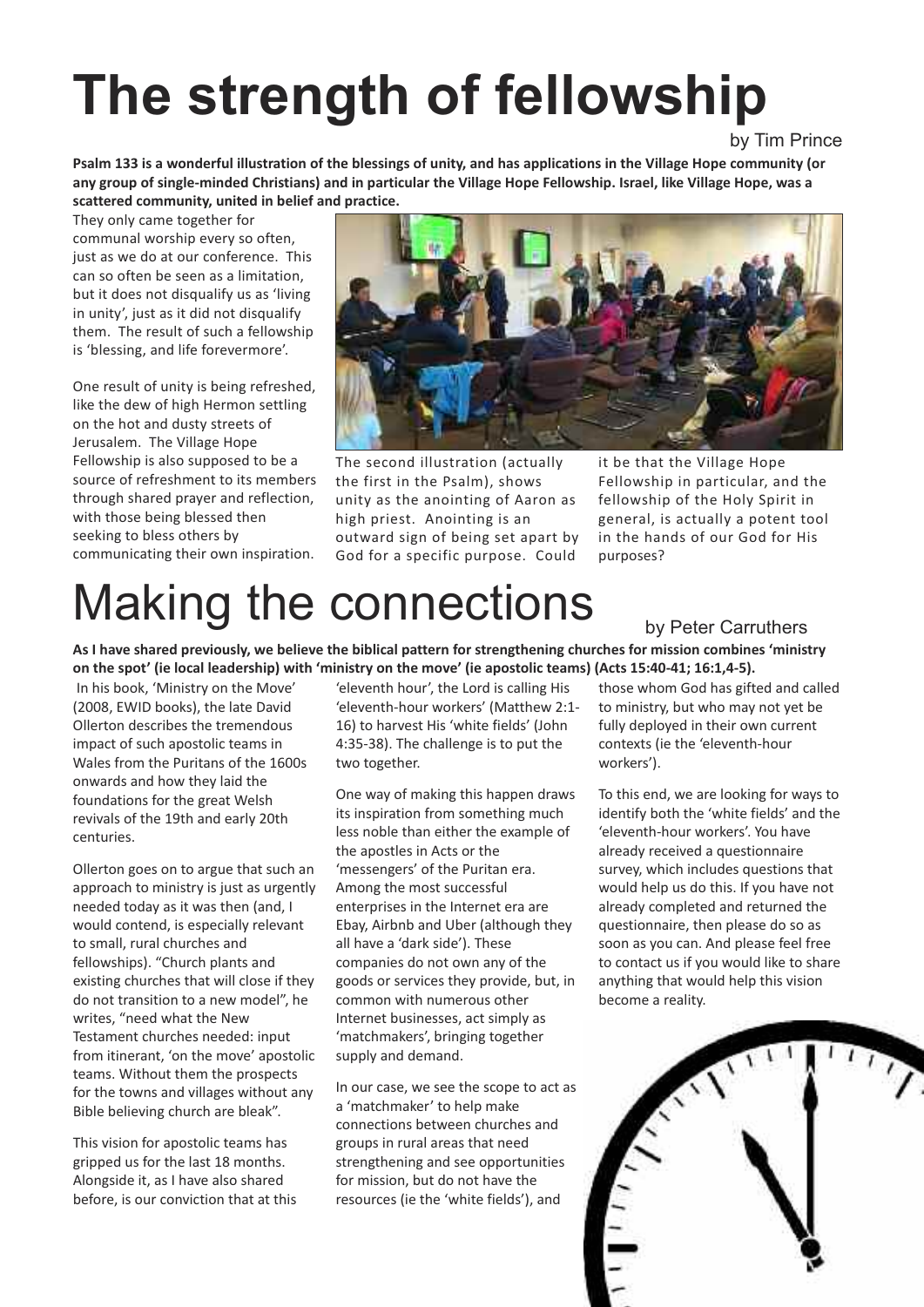## **Conference** reflections by David Prince



With the theme of the conference as 'Strengthening fellowship for mission', I felt that the weekend strengthened me in my faith as well as fellowship. Most notably, in the Open Forum, it was encouraging to learn about the rural situations of several friends across the country. For me, this widened my understanding about what the organisation faces as a whole and also getting to know people more. The weekend has challenged me to try to get more involved in our rural mission.

A recent quote from our chapel notices confirmed what I felt about the conference.

*"In everyone's life, at some time, our inner fire goes out. It is then burst into flame by an encounter with another human being. We should be thankful for those people who rekindle the inner spirit."*

This could not have described me more. Having encountered lots of people in similar situations at the conference, the inner fire has certainly been rekindled and I am thankful for all those at the conference. I left the conference feeling refreshed and encouraged, but also challenged. I also found Ray's book stall an encouragement as well, having bought books which are thought-provoking and useful. Now, I have decided to join the Village Hope Fellowship as a member to take a step further with my faith.

## A challenging time

## by David Angus

**I first came to a Village Hope prayer meeting over a year ago, having met Peter in a meeting in Shropshire just after he had been appointed CEO of Village Hope, and I also have links with Alan and Sue Vincent.**

At first I did not give much prayerful thought to the conference, feeling that circumstances at home would prevent me attending, but Alan and Sue felt strongly that I should be there and that it would be significant for me.

First impressions: the facility was excellent, accommodation first class, and the dining facilities and menu choice were superb (I had the best lamb hotpot I have ever had for dinner one night). Helen, the hostess with the mostest, had prepared "welcome" bags of goodies for us on arrival.



The worship in each of the sessions was led by Tim Prince on the guitar and Sam Brinkley on the keyboard. They were melodic and sensitive, making way for an awareness of the presence of God, and providing us with an appropriate start to each of the gatherings.

We had several speakers. Sally Gaze spoke of a fresh new work based on discipleship and nurturing, thinking outside the box and learning from past failures. I was also blessed by Magnus Proctor who spoke of his mission trips to Bulgaria and Ukraine; exciting, challenging and very inspiring.

Most folks had a few minutes to share a little of their own work, although I would have liked more time to have been given to this. Time for prayer was built in at various intervals across the daily programme as appropriate.

Peter spoke on the need to deepen fellowship and to extend mission, and Tim spoke briefly on the importance of unity. It would have been good to have heard more of the full story and the proposed strategy for the way forward; perhaps it is time to throw out the programme and the clock driven restrictions and just go for it just as the chairman did!

Our new chairman, John Plumb, is a man of prophetical insight, speaking into various lives and situations, and I sensed a "green light" and an expectation of a new way to work in the months and years ahead. A new day needs a new anointing: forgetting those things that are behind let us strain forward for the upward call of God together.

Thanks to Andrew and Katherine Close who stepped in to take the children's meetings, and to Ray Amey who generously provided books to bless us and for us to give away, along with other resources for reaching out to the lost in our own part of the harvest field.

I am so glad that I was able to go. I did lose some sleep as I felt that some of what I heard demanded a response from me. I will seek the Lord as to what He would have me do as a result of what I had heard, and am still in the process of evaluating it.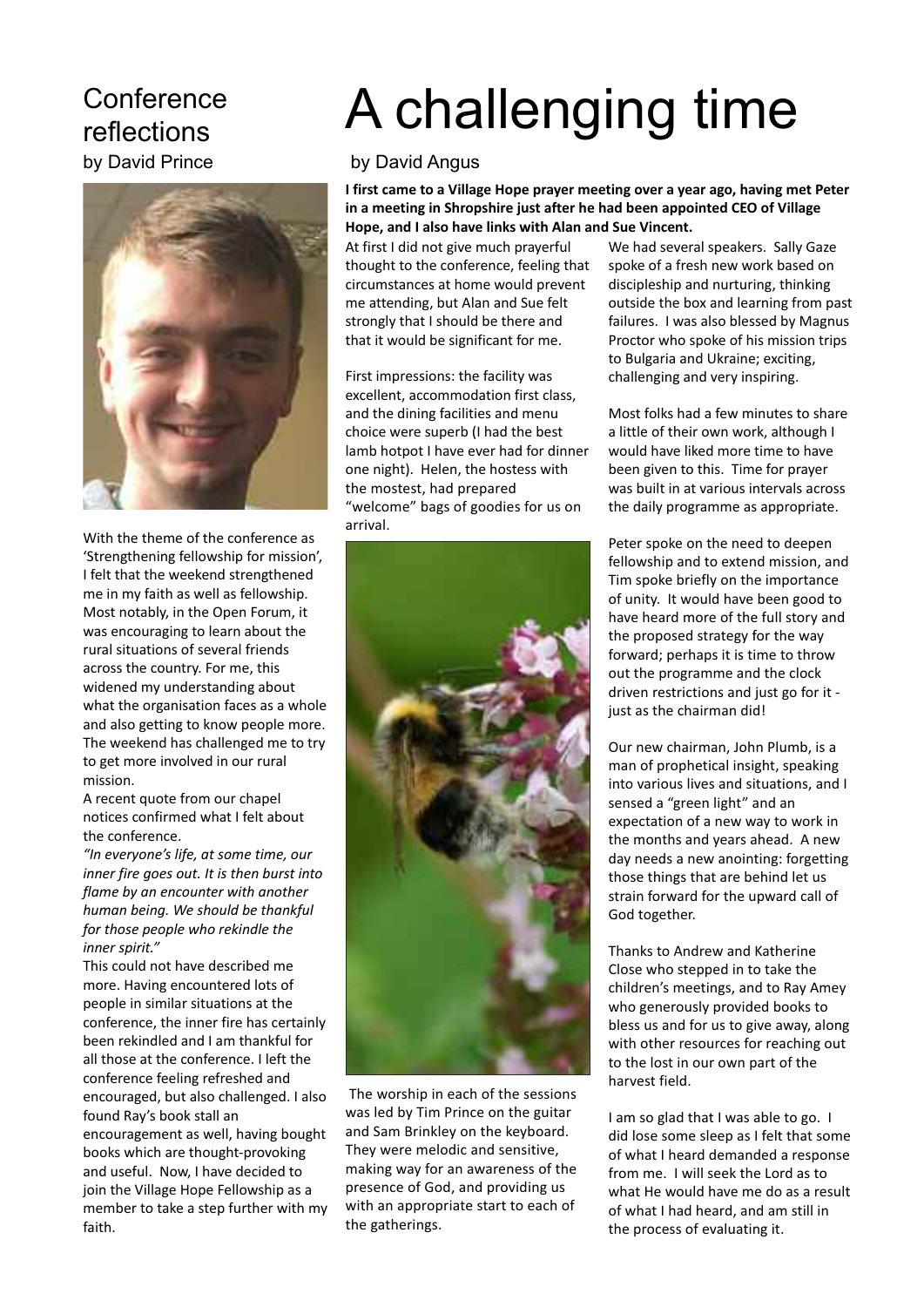## KIDS CONFERENCE **QUOTES**



"Lovely place to relax with lovely caring people who help you understand nore about faith"

Joy "It**'**<sup>s</sup> <sup>a</sup> good place to learn something new." Christian "I absolutely loved it. There was no part <sup>I</sup> didn**'**<sup>t</sup> like. <sup>I</sup> loved all of the activities for people my age"

**Katie (aged 9)**<br>"I liked the singing and the breakfast"

Isla (aged 5) "I loved playing with my new friends"

Jack (aged 8) "The food and biscuits were amazing" Thomas (aged 10)



## **Conference** reflections by Eleanor Prince



During the 2018 Village Hope Conference, I had the privilege of spending time in both the children's work and the adults' meetings whilst standing behind a camera. I may have been capturing the conference on record, but I was able to capture some very special moments I could keep for myself.

Despite the disappointing weather for Spring, everyone's spirits remained high and I saw God meet with people in many ways.

With a passion for children, God once again spoke in numerous ways to me through the children there on the weekend.

It was a joy to have the children mingling in with the adults playing the ukulele and singing their hearts out to their favourite tunes.

Even though I no longer have the energy of a 10-year-old to run around until the late hours of the night at the conference, their passion and enthusiasm reminded me of how important the next generation is. God made me see how innocent and pure a child's love for God is and it cast my mind back to when faith seemed so simple.

In a world of ever-changing media and technology, it is so easy to become distracted from what God is trying to say to you and do in your life. As a teenager, it is even harder. God laid this word on my heart at the Village Hope Conference: "Start children off on the way they should go, and even when they are old they will not turn from it." Proverbs 22:6. It was beautiful to watch the children show their love for the Lord on the Sunday morning and I pray it will continue that way for each one of them in their everyday lives.